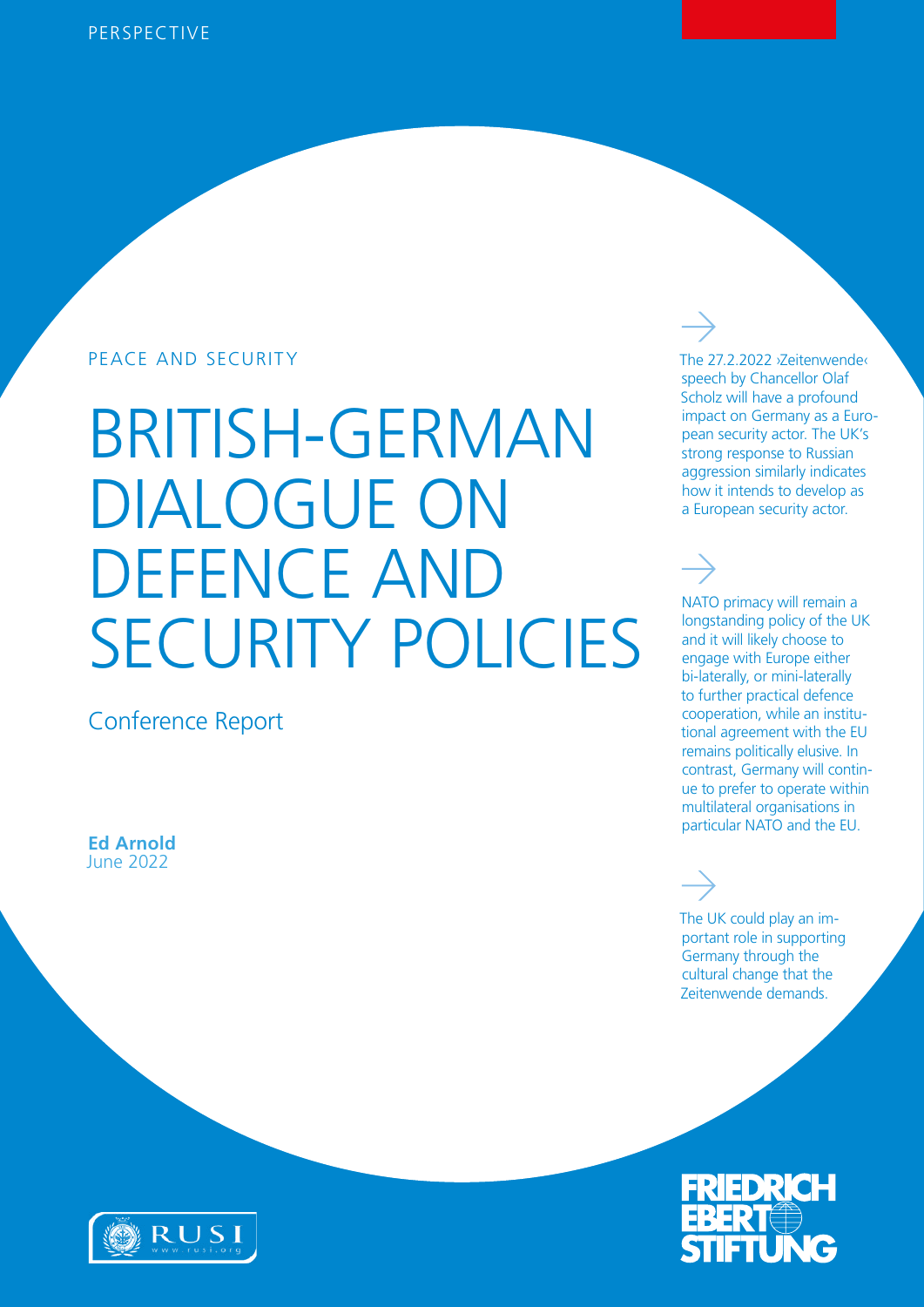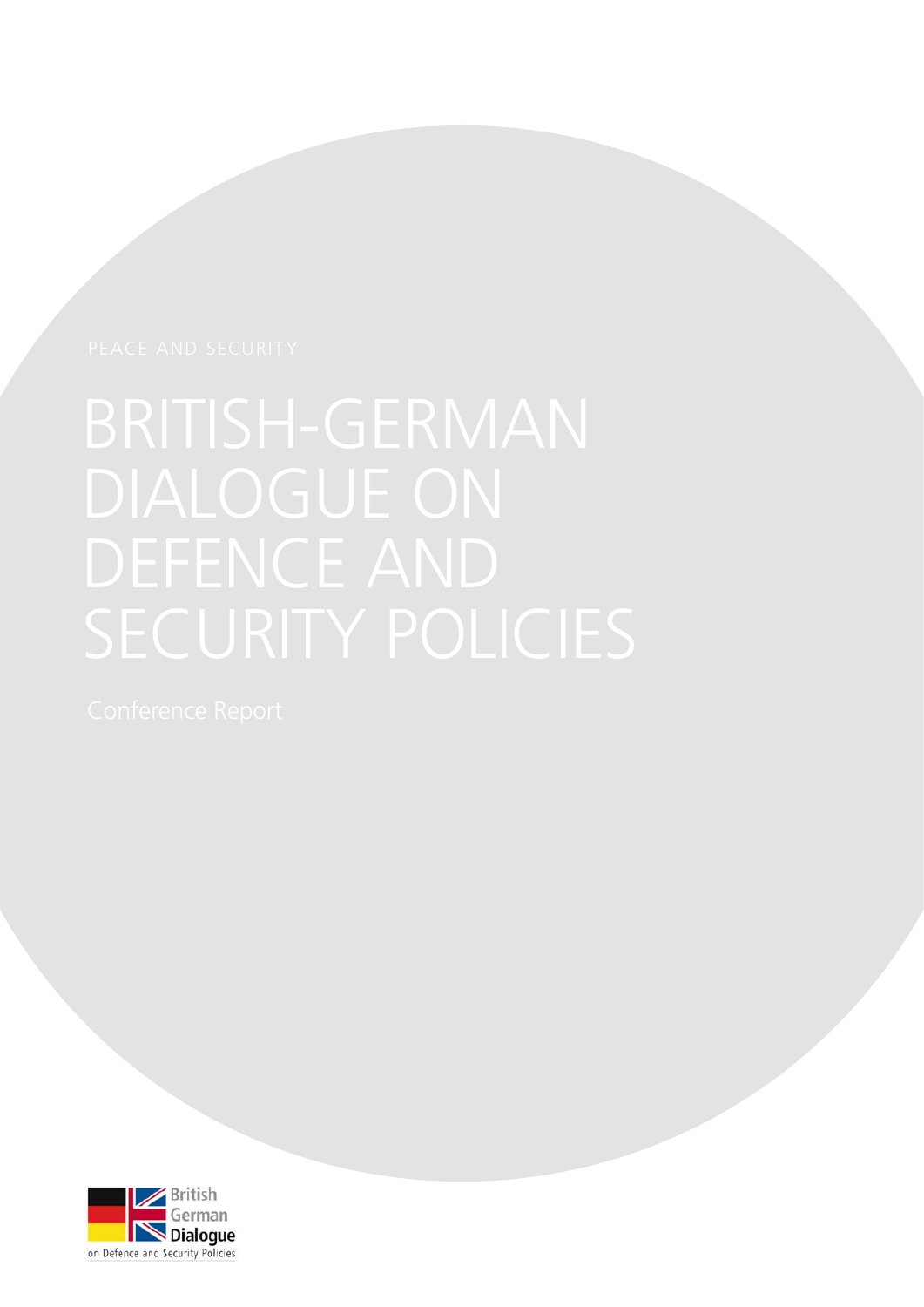## **Contents**

|   | <b>FORMAT &amp; EXECUTIVE SUMMARY</b>                                                       |   |
|---|---------------------------------------------------------------------------------------------|---|
|   | THE WAR IN UKRAINE AND THE IMMEDIATE<br><b>CHALLENGES AND RESPONSES</b>                     | 3 |
| 2 | <b>RUSSIA AS A STRATEGIC CHALLENGE</b><br><b>FOR EUROPE</b>                                 | 5 |
| 3 | <b>EUROPE AND THE GEO-POLITICS</b><br>OF THE INDO PACIFIC                                   | 6 |
| 4 | <b>IRAN, THE NUCLEAR QUESTION, AND THE</b><br><b>REGIONAL SECURITY CONTEXT - WHAT NEXT?</b> |   |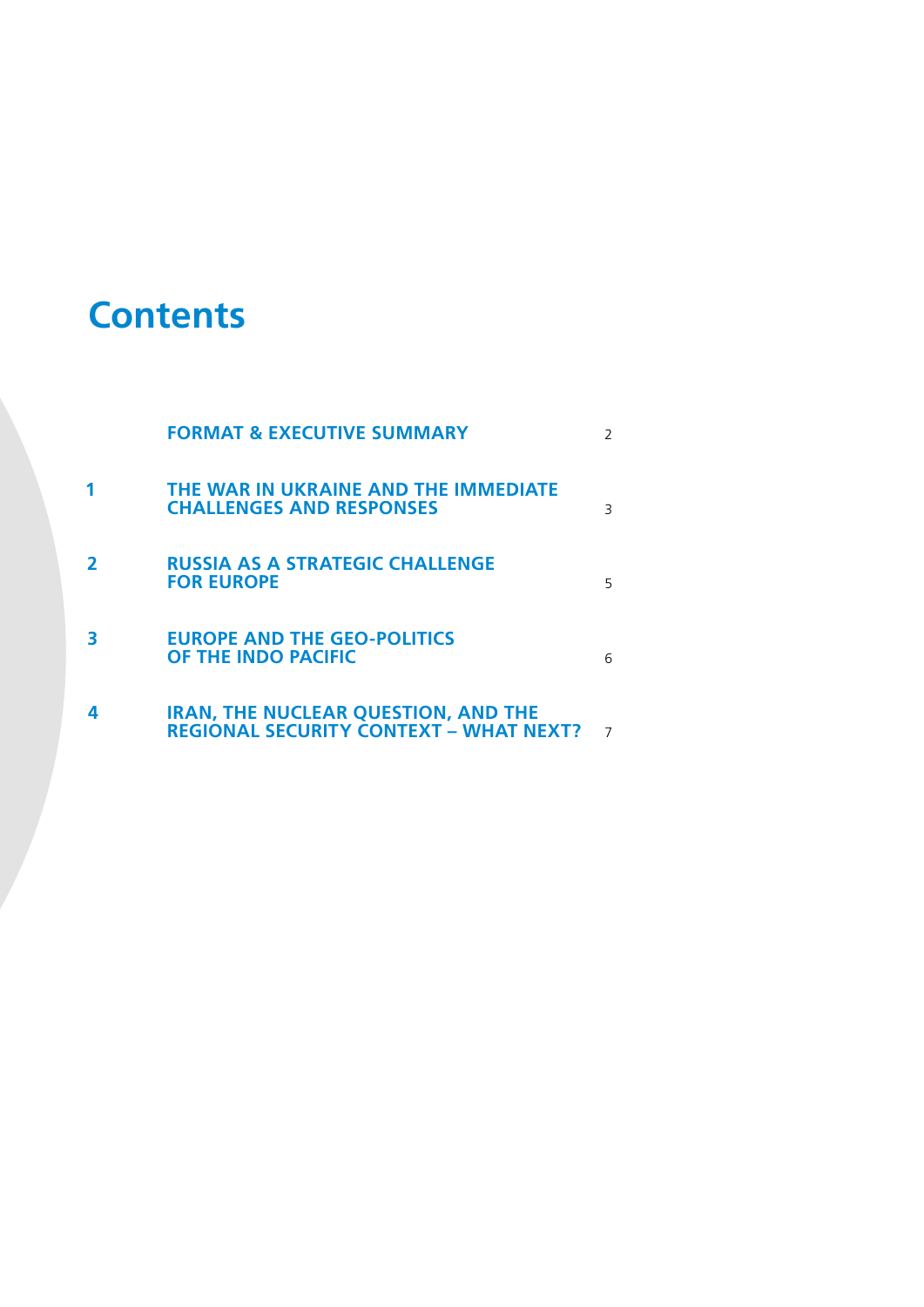<span id="page-3-0"></span>From 23.–25.3.2022, RUSI and the Friedrich-Ebert-Stiftung (FES) hosted a three-day British-German defence and security policies dialogue. This brought together leading parliamentarians, and security and defence experts from both countries to discuss the war in Ukraine and other threats and challenges to European security. The dialogue was divided into five sessions, including a reception discussion:

- 1. The War in Ukraine and the Immediate Challenges and Responses;
- 2. Russia As a Strategic Challenge for Europe;
- 3. Europe and the Geo-Politics of the Indo Pacific;
- 4. Iran, the Nuclear Question, and the Regional Security Context – What Next?;
- 5. Conclusions and Recommendations;
- 6. Reception How Best Can European Defence and Security Cooperation Be Enhanced Following Brexit?

### **FORMAT**

Each session heard remarks from two subject specialists, one from the UK and the other from Germany, followed by political remarks from a member of the UK House of Commons and a member of the German Bundestag. The remainder of each session was a facilitated unattributable group discussion and Q&A session. This report is a summary of those discussions.

### **EXECUTIVE SUMMARY**

- The strength of multilateral institutions in the post-war period has benefitted Europe greatly, underpinning the security and prosperity of Germany and the UK. The war in Ukraine and renewed Russian aggression is the most dangerous moment in European security since the 1950s. There are multiple points of potential escalation and while this is not a nuclear crisis, it could yet have a nuclear dimension which could become more significant than the Cuban crisis of 1962. Moreover, a weakened, or humiliated Russia, could be a far more dangerous challenge. This is a long-term challenge and there was consensus that the absence of war is not peace and that an era of constant competition beckons. In the face of these dangers, both countries, alongside other allies, and partners, need to enhance cooperation to keep the Rules Based International Order (RBIO) alive. The unity that we are currently experiencing within the Euro-Atlantic community is a reminder of the strength of the post-war order and a welcome return of the ›West‹ as a coherent concept. However, there was also consensus that the West also has weaknesses as a concept and that more effort would be needed to include dialogue and outreach to the global south, to counter Russian influence with these powers.
- Despite the welcome and positive current levels of unity among the Euro-Atlantic community, there are multiple warnings that this unity is fragile. There is a risk that as

political challenges and the cost of the war bite, old dividing lines will resurface, and perennial European security problems will not actually be solved. Euro-Atlantic nations and institutions need to invest in unity for it to be maintained. Increased defence expenditure within Europe is unlikely to alleviate security burden sharing at the national and multinational levels. The requirement to avoid duplication of capabilities and capacity remains a priority. European nations need to discuss and agree who is best placed to do what and when. Participants agreed that there is now an opportunity to get more creative with the European security architecture.

- The 27.2.2022 ›Zeitenwende‹ (watershed) speech by Chancellor Olaf Scholz will have a profound impact on how Germany develops as a European security actor. At the heart of the Zeitenwende was the dual spending commitment of, first, a €100 Billion ›special defence fund‹ for immediate investments in military capabilities, which sits outside of the normal budget process and capacity and, second, by that, to ›invest more than 2 per cent‹ of GDP on defence ›year by year‹, beginning from fiscal year 2022–2023.
- The UK response to Russian aggression similarly indicates how it intends to develop as a European security actor. The UK has had a more forceful stance against Russia following the Skripal chemical poisoning attack (2018) and the HMS Defender incident (2021), among other historical differences. NATO primacy will remain a longstanding policy of the UK and it will likely choose to engage with Europe either bi-laterally, or mini-laterally via the E3 (UK/France/Germany) or the Joint Expeditionary Force (JEF) to further practical defence cooperation, while an institutional agreement with the EU remains politically elusive. In contrast, Germany will continue to prefer to operate within multilateral organisations in particular NATO and the EU.
- The UK has an important role in supporting Germany through the cultural change that the Zeitenwende demands. For the UK, the new Germany position is welcome, and is something the UK has advocated for a long time. However, this decision will directly challenge key UK aspirations in the 2021 Integrated Review: ›The UK will be the greatest single European contributor to the security of the Euro-Atlantic area to 2030‹**<sup>1</sup>** and ›We (the UK) will continue to be the leading European Ally within NATO‹.**<sup>2</sup>**

**<sup>1</sup>** Global Britain in a Competitive Age: the Integrated Review of Security, Defence, Development and Foreign Policy, p 60, [https://](https://www.gov.uk/government/publications/global-britain-in-a-competitive-age-the-integrated-review-of-security-defence-development-and-foreign-policy) [www.gov.uk/government/publications/global-britain-in-a-com](https://www.gov.uk/government/publications/global-britain-in-a-competitive-age-the-integrated-review-of-security-defence-development-and-foreign-policy)[petitive-age-the-integrated-review-of-security-defence-develop](https://www.gov.uk/government/publications/global-britain-in-a-competitive-age-the-integrated-review-of-security-defence-development-and-foreign-policy)[ment-and-foreign-policy](https://www.gov.uk/government/publications/global-britain-in-a-competitive-age-the-integrated-review-of-security-defence-development-and-foreign-policy) (Accessed 30.3.2022).

**<sup>2</sup>** Global Britain in a Competitive Age: the Integrated Review of Security, Defence, Development and Foreign Policy, p 6, [https://](https://www.gov.uk/government/publications/global-britain-in-a-competitive-age-the-integrated-review-of-security-defence-development-and-foreign-policy) [www.gov.uk/government/publications/global-britain-in-a-com](https://www.gov.uk/government/publications/global-britain-in-a-competitive-age-the-integrated-review-of-security-defence-development-and-foreign-policy)[petitive-age-the-integrated-review-of-security-defence-develop](https://www.gov.uk/government/publications/global-britain-in-a-competitive-age-the-integrated-review-of-security-defence-development-and-foreign-policy)[ment-and-foreign-policy](https://www.gov.uk/government/publications/global-britain-in-a-competitive-age-the-integrated-review-of-security-defence-development-and-foreign-policy) (Accessed 30.3.2022).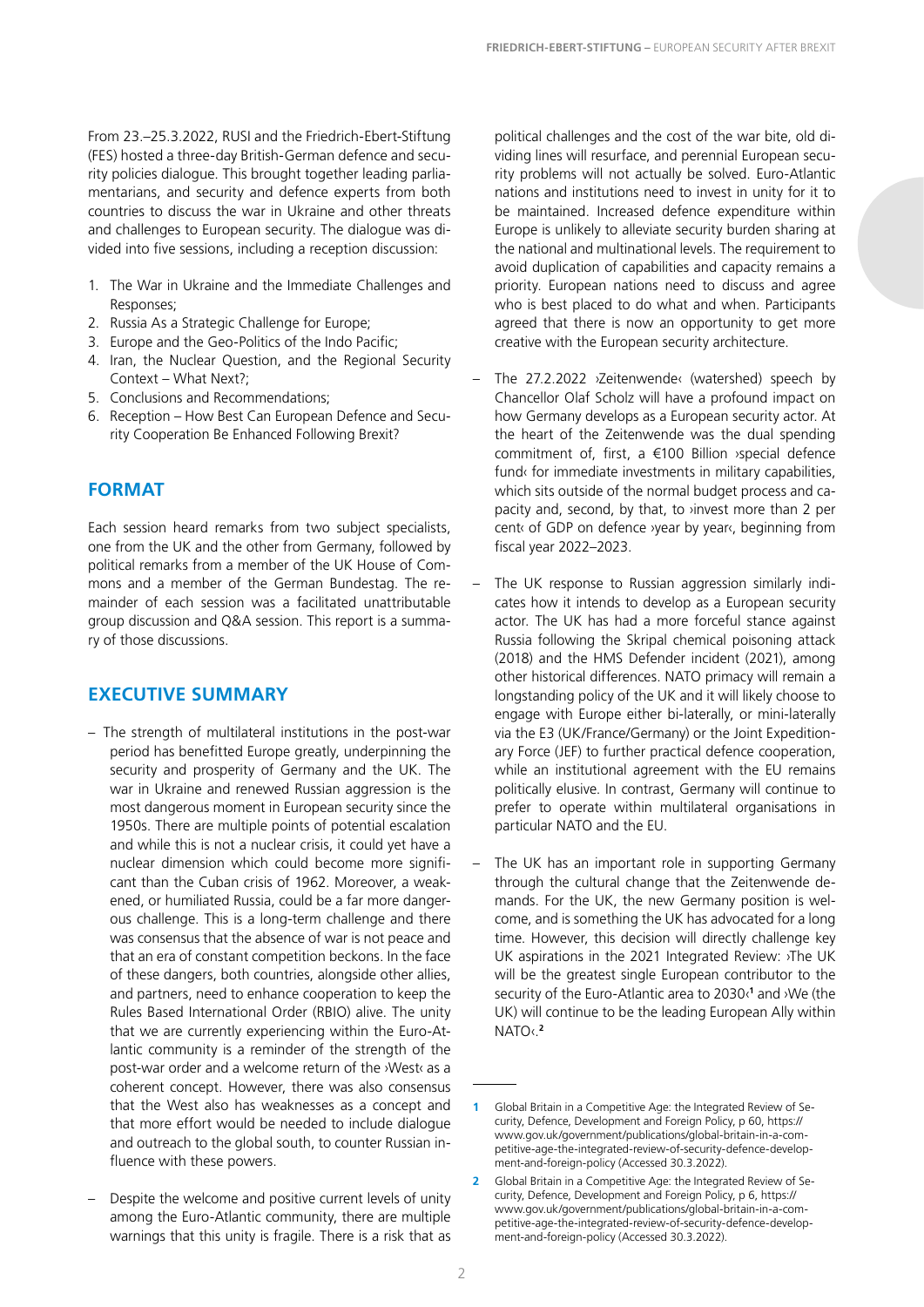## <span id="page-4-0"></span>**SESSION ONE**

## **THE WAR IN UKRAINE AND THE IMMEDI-ATE CHALLENGES AND RESPONSES**

Within Europe, defence policy is back on the agenda in a way that it has not been since the end of the Cold War. There is a view, both internally and externally, that Germany is finally living up to its defence and security commitments, which is in direct contrast to 2014, when, following the Russian annexation of Crimea, Germany, alongside the EU, pursued mainly solidarity statements.

#### **THE POLITICAL BASIS FOR THE ›ZEITENWENDE‹**

Up until 24.2.2022 and the Russian reinvasion of Ukraine, the German Government tried to follow its traditional foreign policy approach to pursue the following objectives: act in consultation with EU members and the USA, avoid war; be a good ally; maintain unity; limit military power; protect economic interests; and maintain dialogue with Russia. However, Germany was not prepared for when this longstanding approach failed to match the situation and neither Berlin's nor Brussel's diplomacy could prevent a full-scale war. Germany was viewed as an >unreliable partner‹ by some allies on a range of issues, including Nord Stream 2 and oil and gas reliance on Russia, not reaching the two per cent of GDP NATO defence spending commitment, and the country's participation as an observer in the first meeting of States Parties to the Treaty on the Prohibition of Nuclear Weapons (TPNW).

On 24.2.2022, German core defence and security assumptions were shattered regarding the military, Russia, and the US. Germany found itself unable to influence Russian behaviour. This inability was also exposed in 2014 but this was largely ignored by the German government. In contrast, the Zeitenwende was formed following what the German political leadership considered an attack on immutable values and a direct threat to Germany and Europe. This political change led to five key decisions being made quickly through consultations within the Chancellor's office

- 1. To halt the completion of Nord Stream 2 and end the unconditional supply of oil and gas
- 2. To approve the delivery of lethal aid to Ukraine
- 3. To establish a €100 Billion special defence fund for longterm military projects, outside of the regular budgetary process with a special mechanism
- 4. To increase defence spending to meet the NATO 2 per cent target by fiscal year 2022-2023, which represents an increase from €50 to 75 Billion which will make it the largest defence budget in Europe
- 5. Announcements of purchasing decisions on large scale projects, such as the F35 and equipping Eurofighter with Electronic Warfare (EW) capabilities.**<sup>3</sup>**

Thus far, the political decision has been made and some of the required capability commitments have been announced. However, the Zeitenwende will only be successful if there is a meaningful change in mentality and culture, which will be far more difficult to achieve. Critical to this change in mindset is an acceptance that »the end of war is not necessarily peace« and Germany must now acknowledge that a permanent state of competition and a new conflict environment exists. The wider significance of the announced increase in defence spending is that it will be much more difficult for other European countries to keep hiding behind Germany in regard to their own spending commitments. It was suggested that the UK can play a supportive role to mentor Germany through the required change if required/requested.

### **THE UK AND THE WAR IN UKRAINE**

The UK is proud of its military response to the war in Ukraine. The UK military has been training Ukrainian military forces under Operation Orbital since 2016.<sup>4</sup> It was the first European country to send weapons in 2022 and has been advancing an economic investment pact with Ukraine. In addition, the UK has formed a new trilateral defence pact with Poland and Ukraine and has sent additional troops to Estonia and Poland to enhance its commitment there.

The UK was attuned to the Russia threat which was described in the 2021 Integrated Review as the ›most acute threat to Euro-Atlantic security‹. This view helped to secure an additional £16.4 Billion defence funding for 2021-2025.

**<sup>3</sup>** The Federal Government, [https://www.bundesregierung.de/breg-en/](https://www.bundesregierung.de/breg-en/news/policy-statement-by-olaf-scholz-chancellor-of-the-federal-republic-of-germany-and-member-of-the-german-bundestag-27-february-2022-in-berlin-2008378) [news/policy-statement-by-olaf-scholz-chancellor-of-the-federal-re](https://www.bundesregierung.de/breg-en/news/policy-statement-by-olaf-scholz-chancellor-of-the-federal-republic-of-germany-and-member-of-the-german-bundestag-27-february-2022-in-berlin-2008378)[public-of-germany-and-member-of-the-german-bundestag-27-feb](https://www.bundesregierung.de/breg-en/news/policy-statement-by-olaf-scholz-chancellor-of-the-federal-republic-of-germany-and-member-of-the-german-bundestag-27-february-2022-in-berlin-2008378)[ruary-2022-in-berlin-2008378](https://www.bundesregierung.de/breg-en/news/policy-statement-by-olaf-scholz-chancellor-of-the-federal-republic-of-germany-and-member-of-the-german-bundestag-27-february-2022-in-berlin-2008378) (Accessed 30.3.2022).

**<sup>4</sup>** UK Parliament, House of Commons Library, [https://commonslibrary.](https://commonslibrary.parliament.uk/research-briefings/sn07135/) [parliament.uk/research-briefings/sn07135/](https://commonslibrary.parliament.uk/research-briefings/sn07135/) (Accessed 30.3.2022).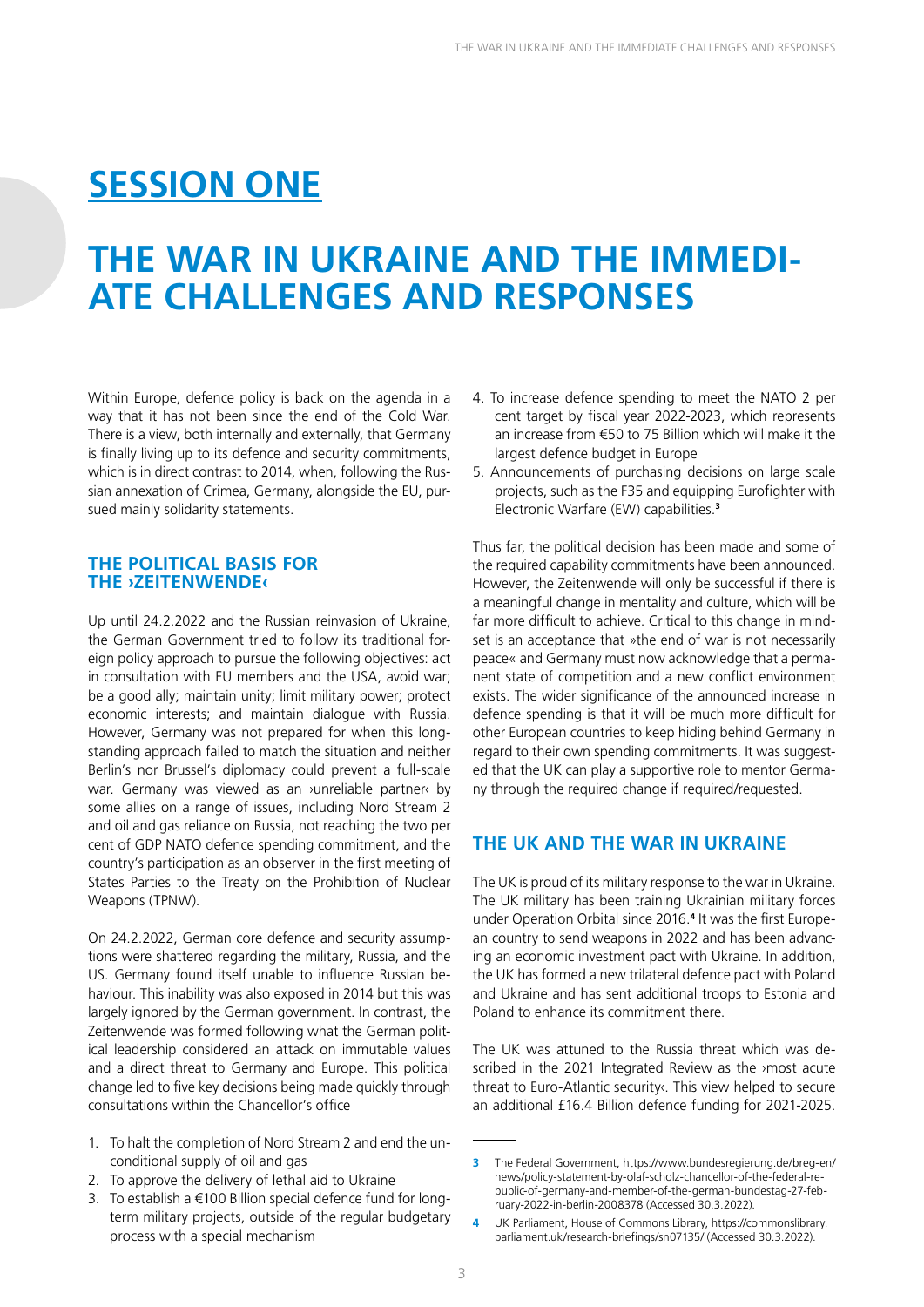However, the UK National Audit Office currently assesses the UK Ministry of Defence equipment black hole as £17 Billion and therefore it remains unclear exactly how the new funding will be spent. There was a view that this money had to be spent by Number 10 to prevent defence falling over.

Many of the assumptions in the Integrated Review remain but the prioritisation must now be accelerated, especially regarding resourcing Euro-Atlantic security and the Indo-Pacific tilt. More detail will now have to be given to the UK's commitment to and role within Euro-Atlantic security. Moreover, there was an assumption that the type and scale of warfare we are witnessing in Ukraine was on the way out, which has surprised many defence planners, in terms of the readiness requirements of military forces and the required ammunition stocks to prosecute such operations.

There are signals of a UK-EU rapprochement behind the scenes with the arrival of the new Foreign Secretary Liz Truss, who has taken a different approach and used a more constructive tone to her predecessor. The Foreign Secretary has outlined the desire to create a ›network of liberty‹ as an anti-authoritarian grand plan, using British experience in regulations, governance, and standard setting to support viable economic structures as a priority. Ukraine could become a test case for some of this activity.

Cooperation between members of the Euro-Atlantic community is vital and the current unity against Russia is an important starting point. However, this unity needs to be invested in if it is to be maintained over the long-term. The war – and the European security crisis it has produced – is greater than 9/11, the financial crash of 2008 and even Covid-19, with political, military, economic and energy dimensions.

Participants expressed concern about the long-term relations with Russia and questioned whether there was any opportunity to find peace with President Putin still in power. The West is now in a new environment characterised by constant conflict which is a position that the UK is more comfortable with than Germany.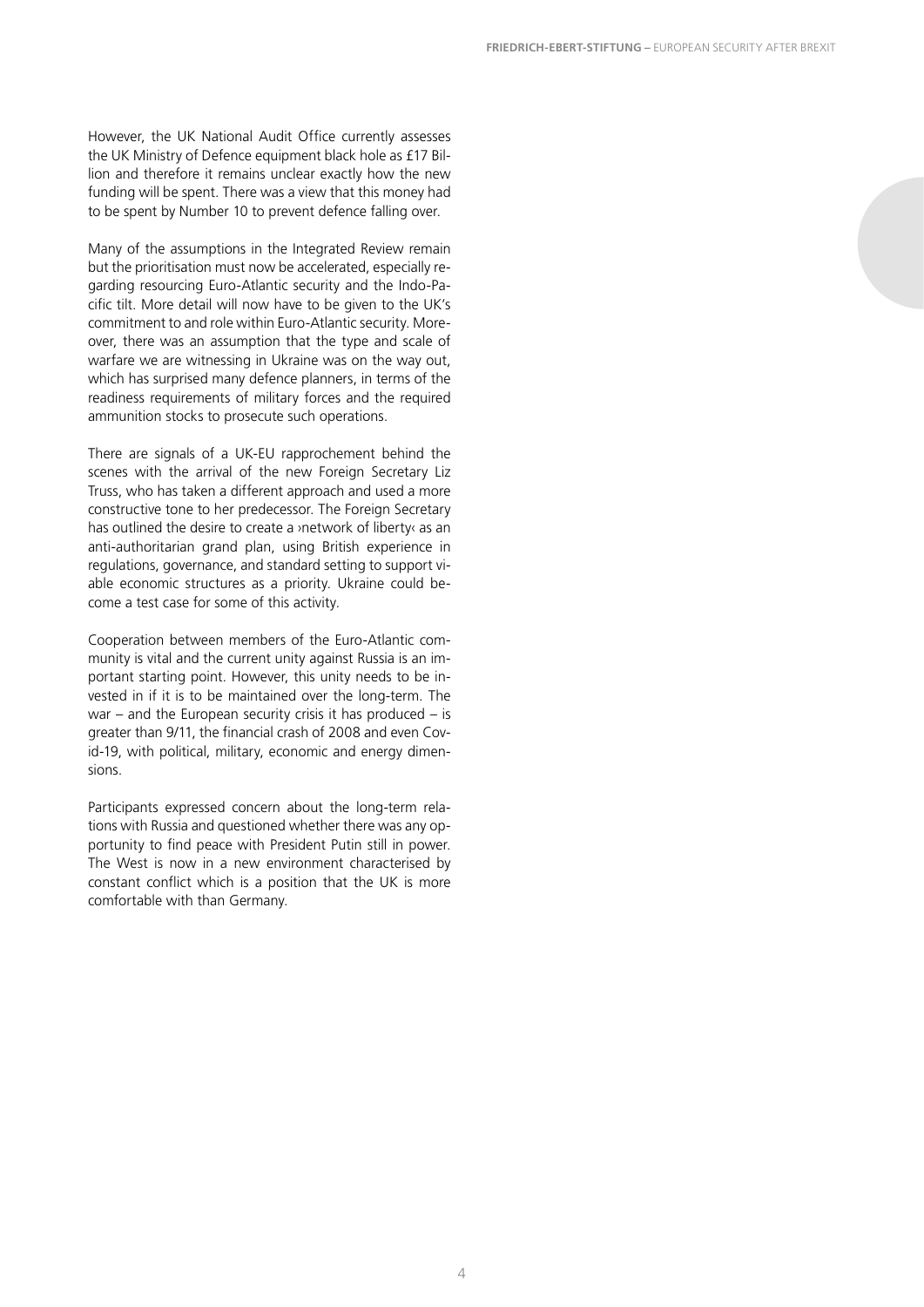### <span id="page-6-0"></span>**SESSION TWO**

### **RUSSIA AS A STRATEGIC CHALLENGE FOR EUROPE**

The decision to reinvade Ukraine was a personal choice by President Putin. Therefore, the consequences of the war reflect on him primarily, whether that is victory, defeat, or partial success spun as a victory. President Putin seems a man on a historical mission. It is unclear whether Russia without Putin would become a different security actor or whether what might come after Putin would necessarily be better from a Euro-Atlantic position. Moreover, Russia presents a far greater challenge to Europe outside its boundaries, with Russian influence in Mali and the Sahel remaining active and there is a clear strategy to reduce Western influence in these areas, which is an obvious pattern of behaviour. In Germany, individuals within the political parties »Alternative für Deutschland« (AfD) and »Die Linke« can be seen as elements of the Russian way of war, who deliberately engage with the part of the German population that are pro-Putin. With 4,9 per cent of the votes in the last federal elections »Die Linke« has distanced itself from Putin whereas the right-wing AfD (10 per cent) has not done so far.

Europe has struggled to develop a coherent and consistent policy towards Russia for 30 years which can no longer be the case. The priorities for determining future policy should include:

- Deterrence at the core of the European response. This must be designed with military and economic levers working in synergy;
- Developing a Eurasian strategy to include engagement with the post-Soviet space where Russian influence remains unchallenged;
- Situating Russia in a global context and bringing in India, Japan, South Korea, and Australia into the process to help counter its behaviour;
- Understanding how best to manage Russia in the future within a hostile relationship, including practicalities such as military to military engagement, escalation management, and engaging the Russian population;
- Understanding how best to create dialogue with the Russian government and to be very clear in what we want, not just what we do not want.

#### **ENHANCING EUROPEAN COOPERATION TO COUNTER RUSSIA**

President Putin's decision to invade Ukraine and how that war has been prosecuted has thus far generated unprecedented levels of Western unity and enabled greater levels of NATO – EU cooperation. However, this unity is fragile, and it will need to be invested in at the national and multinational level if it is to be maintained. As a priority, the Euro-Atlantic community should agree on how to deal with Ukraine diplomatically and ensure that it is not isolated.

Moreover, broad agreement needs to be gained on how to deal with Russia diplomatically and the conditions for that, as there are other global issues that Russia needs to be engaged on, for example the climate change agenda. Participants were unsure about the future of the Organisation for Security and Cooperation in Europe (OSCE) given the low degree of trust that currently exists between the West and Russia. However, it was noted that the OSCE was an important part of the European security architecture and provides a means to engage with the Russian government, and post-Soviet states, on a broad set of issues within a European format.

### **DEFENCE INDUSTRY AND SPENDING**

The increases in European defence spending following the war in Ukraine have created opportunities for European security. The announced significant increases in German defence spending create new opportunities for security policy dialogue and a chance to anchor new relationships, especially regarding defence industrial cooperation, cyber and space.

Participants agreed that while all these spending commitments and numbers were positive and welcome, it is more important that the funds are spent wisely on a broader range of activities, such as domestic resilience, combatting election interference and countering Russian relationships and investment with right-wing parties throughout Europe. It was stressed that an increase in defence funding needs to be embedded in European formats, based on strategic thinking and prioritisation. Europe cannot afford to waste resources and effort any longer and there must be a greater focus on removing duplication.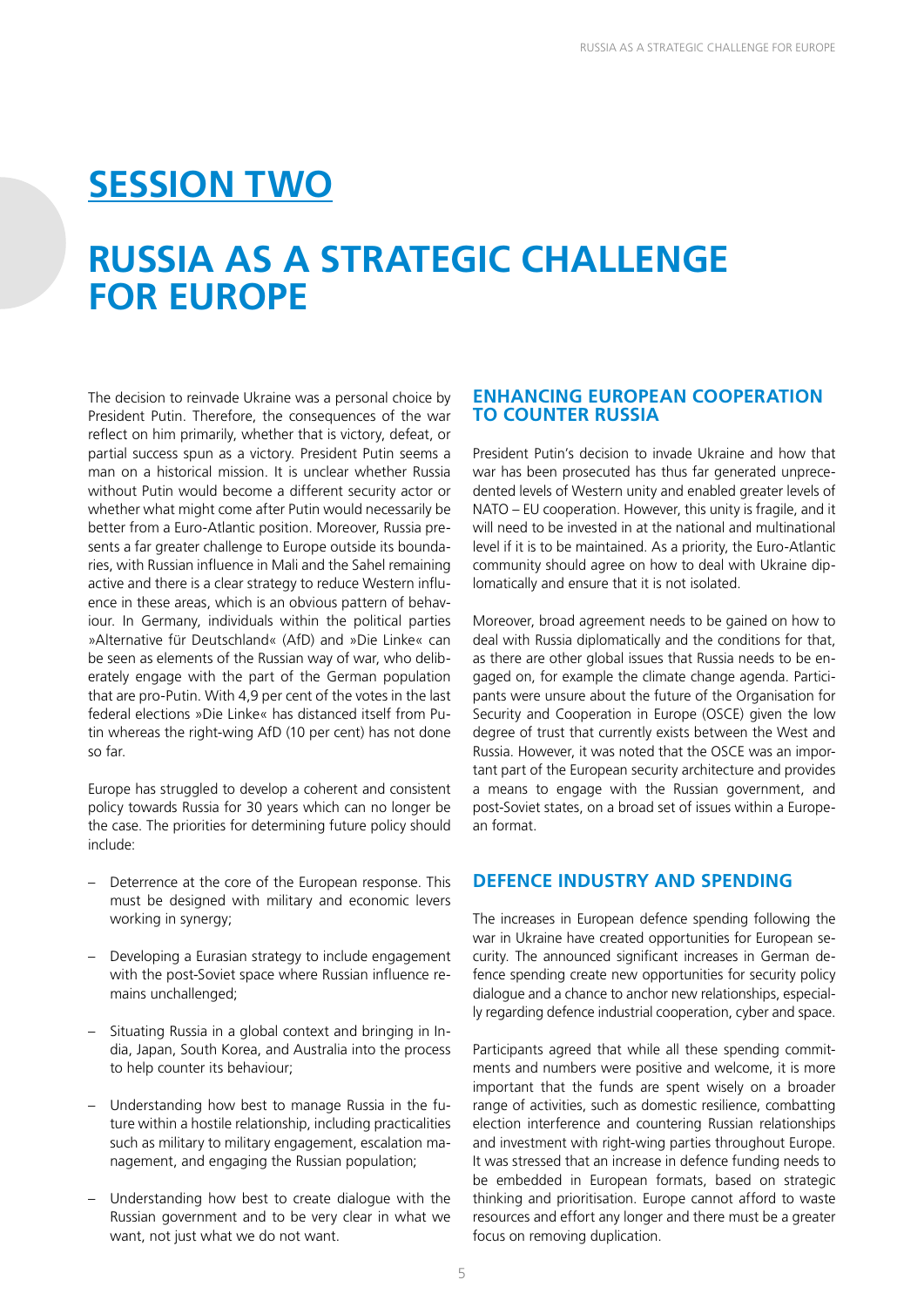### <span id="page-7-0"></span>**SESSION THREE**

### **EUROPE AND THE GEO-POLITICS OF THE INDO PACIFIC**

The war in Ukraine has led many European nations and organisations to either reassess extant Indo-Pacific strategies or reprioritise the Euro-Atlantic and Indo-Pacific theatres. The overlap in the current European strategies create a significant duplication of effort and countries within the region do not have the capacity to absorb the potential levels of engagement. Beijing will be watching the levels and sustainment of Western support and engagement with Ukraine closely and are probably surprised by the current level of solidarity. Taiwan, through Covid and now Ukraine, with supply chain disruption and semiconductors is now firmly on the European radar.

Germany has spent a long time sitting on fence between the US (values) and China (economic interest), with this position becoming increasingly difficult to maintain. The German government published its Indo-Pacific >guidelines‹ in September 2020 (not a strategy but a political declaration). The region remains incredibly important to Germany's trade and the country depends on open and secure sea routes but has largely outsourced this task to others. This could be an area of greater military cooperation but there was a realisation that German strengths lie elsewhere. German participants declared that they were impressed by the global significance and messaging of the UK Carrier Strike Group (CSG21) which toured the Indo-Pacific last year. Moreover, it was suggested that Germany F35-Bs, which have been ordered, could operate on UK carriers in the future.

Germany's position towards China is deliberately less confrontational than the UK position, which is closer to the US approach. However, both countries have the same needs in terms of economic diversification and the UK needs to access to new markets due to Brexit. There has been a convergence in the China debate between the UK and Germany and both countries were the first major European powers to start a real debate, with Germany focussed on business interests and the UK on security concerns, particularly regarding Critical National Infrastructure (CNI) and domestic security challenges posed by China. In Germany, the main driver of the debate was business concerns about dependency on China. This was followed by concerns about Huawei and Germany's critical infrastructure, leading to a law to protect CNI passed just before the election. The new German approach towards China has been sanctified by the coalition agreement: China as systemic rival, competitor, and possible

partner, with Germany willing to co-operate as much as possible but the government recognises that there are limits to this approach.

The UK cannot unpick these international challenges from domestic politics, which is a clear message that individual UK MPs hear from constituents, as the current government tries to make international trade policy link to the domestic ›levelling up agenda‹. It was noted that the Indo-pacific tilt was not a Global Britain vision, but rather an attempt to avoid talking about Brexit and future EU security cooperation. Moreover, there is a question over how achievable the tilt will be due to the additional resources that the war in Ukraine will demand. The UK Labour Party would prefer to focus on positive global relationships, including close trade and cooperation with European neighbours. A significant advantage for the EU within the Indo-Pacific is as a regulatory superpower, playing a role in strengthening European sovereignty by legislation on public procurement and avoiding unfair competition.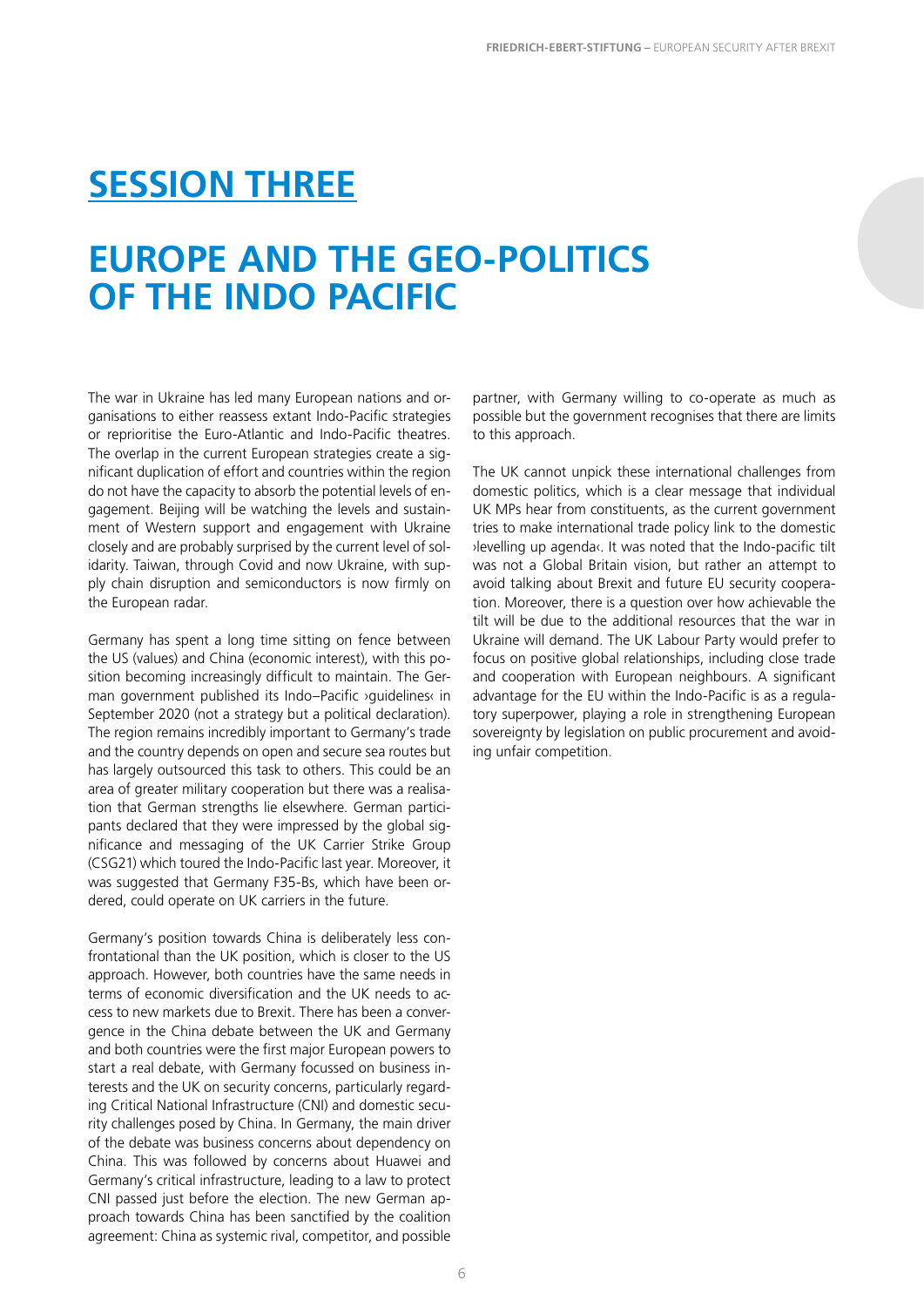## <span id="page-8-0"></span>**SESSION FOUR**

### **IRAN, THE NUCLEAR QUESTION, AND THE REGIONAL SECURITY CONTEXT – WHAT NEXT?**

Until 27.2.2022, Russia played a largely constructive role in the negotiations to revive the Joint Comprehensive Plan of Action (JCPOA); Russia's head negotiator Ambassador Mikhail Ulyanov repeatedly smoothed over ruffled feathers on both the Iranian and the US/European sides throughout the process. Moscow's approach changed with FM Lavrov's request for guarantees that sanctions on Russia due to its war in Ukraine would not impede its ability to trade with Iran, but this appears to have been resolved. In general, Russia could actively sabotage the talks, but also could make life difficult by not doing anything. With regard to the JCPOA, nearly all substantive issues have been resolved, but a deal is yet to be finalised. Meanwhile, Iran has been upping ante through proxies (e.g., against US interests in Iraq); this is likely to intensify should negotiations collapse. The deal on the table is largely transactional and tactical in nature; even if agreed it is unlikely to dramatically change Iran-West relations.

The Gulf states have struggled to establish a position on the war in Ukraine. They value their relations with Moscow and had hoped that Russia would act as a counterweight to Iran in the region. Thus far, the UAE has been the most prominent by holding a »difficult« position at the UN Security Council. Countries within the region have been reluctant to choose a side, as they seek to avoid setting a precedent should they ever have to face a choice between the West and China.

The negotiations on JCPOA (P5+1) do not include regional powers and are only focused on the nuclear file, rather than wider regional security questions. From the perspective of the Gulf monarchies and Israel this division is artificial. Some of the resources that Iran gained from sanctions relief in 2015 went towards funding armed non-state actors in the region, and a new nuclear deal could again provide Iran with additional resources and international legitimacy for its regional activities, especially in regard to Yemen. Participants stressed that any deal was not a ›mission accomplished‹ moment but rather a ›mission start‹ moment, signalling the need to engage more actively with Iran in the region. Europeans cannot afford to take their eyes off this, not least because of energy concerns brought about by the war in Ukraine, as demonstrated by German vice-chancellor Robert Habeck's visit to Qatar and the UAE and UK Prime Minister Boris Johnson's visit to Saudi Arabia and UAE to help Europe become less reliant on Russian energy.

This is an interesting moment with new forms of dialogue being explored by countries in the region (especially the Iran-Saudi dialogue). However, while these initiatives look good on the surface, there is a risk that they are all too short-term. There was a view that members cannot take the E3 for granted. Its origins, from 2003 during the Iran nuclear crisis, initiated a process that 12 years later became the JCPOA. Participants expressed a strong desire to protect the E3 as a diplomatic mechanism and valued its usefulness and its international role in helping solve some global challenges, in conjunction with the US.

Europe should not over or underestimate what has happened in the context of the Iran deal. President Trump destroyed all that was achieved, which included the wider destruction of multilateral approaches. In doing so he did more damage to US credibility than any dictator could achieve. There is a risk that a new Republican administration in the US in 2025 could withdraw from JCPOA again.

The war in Ukraine and its potential escalation has focused conversations on nuclear issues more broadly and as nuclear weapons become more effective, nuclear agreements and limitations become even more important. In addition, a more radical right-wing government in Iran similarly makes achieving an agreement much more important.

#### **AREAS FOR FURTHER DISCUSSION AND MPLEMENTATION FOLLOWING THE DIALOGUE**

The following points were highlighted by participants in the conclusions and recommendations section. It was agreed that they required further discussion and consideration of their implementation:

– What might future UK–German defence and security cooperation look like taking the UK-Germany Joint Declaration of June 2021 as a baseline?<sup>5</sup> Is there an ambition and ability to recreate a relationship more like the UK–France Lancaster House Treaties of 2010?

**<sup>5</sup>** Foreign, Commonwealth & Development Office, [https://www.gov.](https://www.gov.uk/government/publications/uk-germany-joint-declaration-june-2021/uk-germany-joint-declaration-june-2021) [uk/government/publications/uk-germany-joint-declaration-june-2021/](https://www.gov.uk/government/publications/uk-germany-joint-declaration-june-2021/uk-germany-joint-declaration-june-2021) [uk-germany-joint-declaration-june-2021](https://www.gov.uk/government/publications/uk-germany-joint-declaration-june-2021/uk-germany-joint-declaration-june-2021) (Accessed 30.3.2022).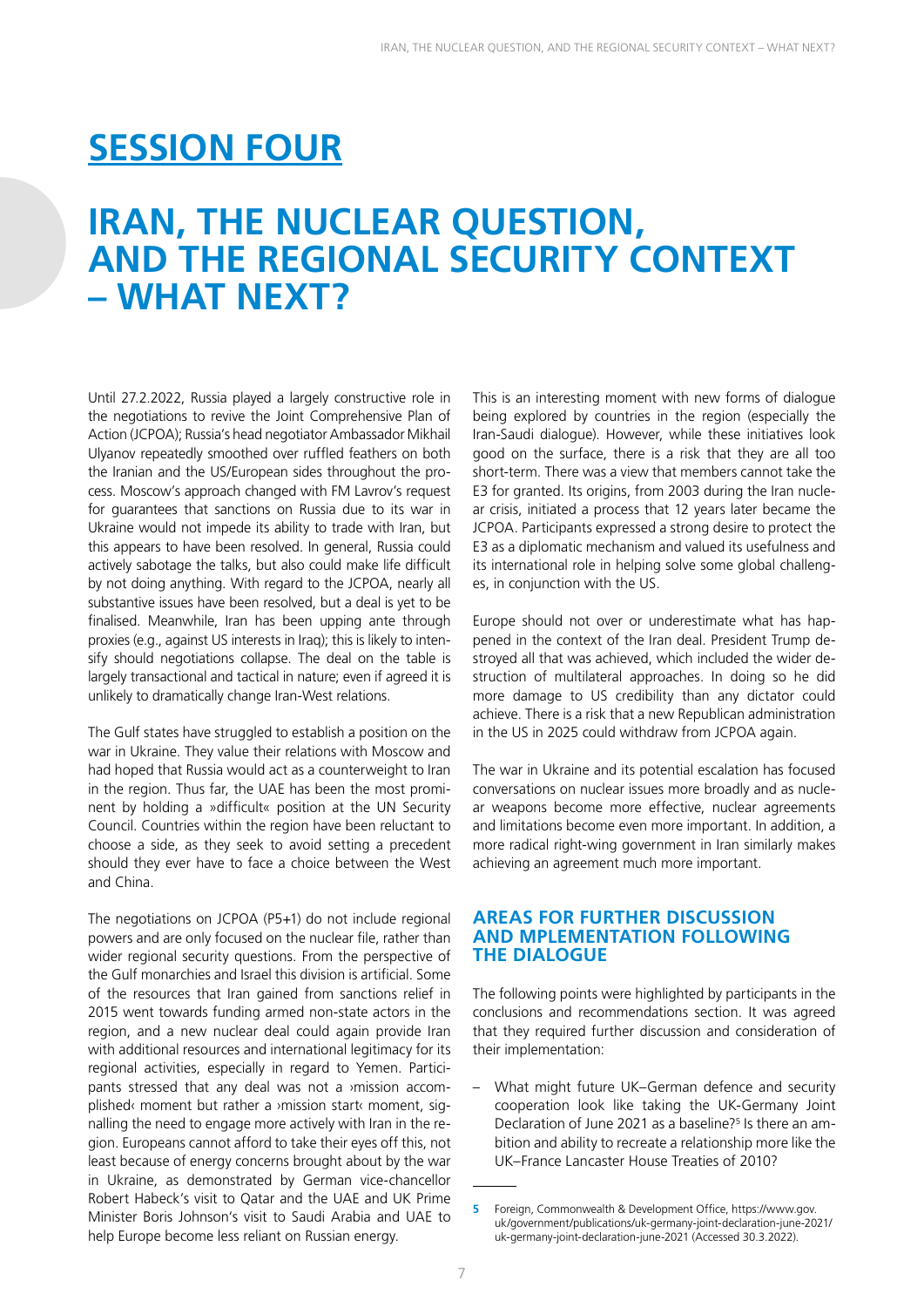- How can the UK and Germany cooperate to become more creative on European security architecture and test ideas to increase the formality of UK-EU relations, such as via a European Security Council or an >EU plus one‹ arrangement?
- The dialogue reinforced the importance of parliamentary exchanges between the UK and Germany and the possibility to move such contacts on to a broader footing and to establish a joint backbench group on defence and foreign policy issues will be explored to identify practical ways that the leaderships of Labour and the SDP can work together more closely, as they have in the past.
- What is the future of UK-German defence industry cooperation? Should the UK and Germany look to develop shared projects to help to anchor the relationship in post-Brexit environment? How might joint German-French projects be impacted?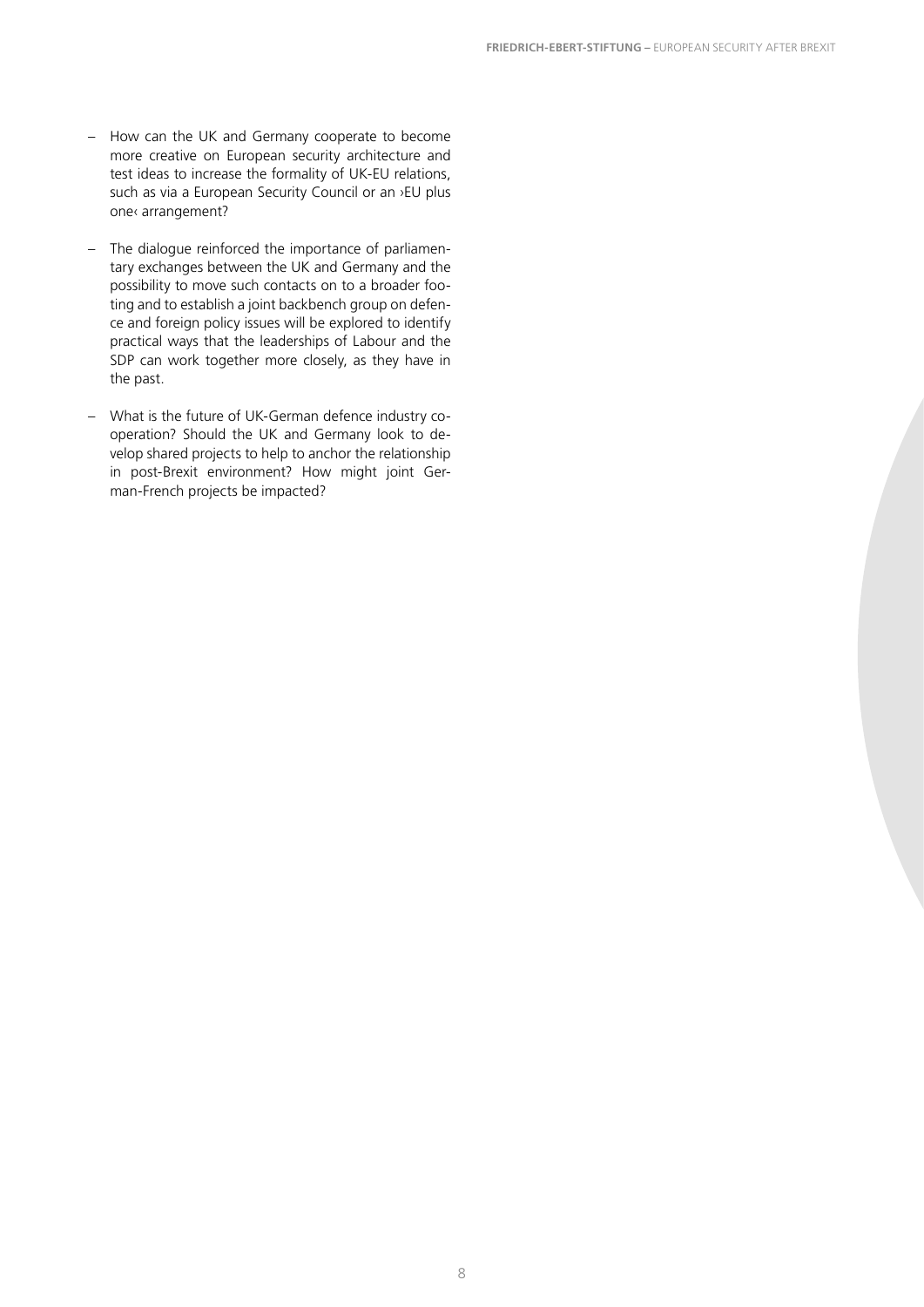#### ABOUT THE AUTHOR IMPRINT

**Ed Arnold** is a Research Fellow for European Security within the International Security Studies department at RUSI.His experience covers defence, intelligence, counter-terrorism and counter-insurgency, within the public and private sector. His primary research focus is on British defence, security, and foreign policy, specifically relating to the European security architecture and transatlantic cooperation. Ed has a particular interest in UK National Security Strategy and Strategic Defence and Security Reviews. Ed joined RUSI from the private sector where he was a strategy consultant within the defence and security sector. His clients included multiple government departments and multi-national and SME private companies. Prior to consultancy, Ed was an infantry Officer within the British Army. His military career was primarily spent overseas, including deployments to Afghanistan and East Africa and a posting at the Supreme Headquarters Allied Powers Europe during the Ukraine crisis. Ed holds a MA War Studies from King's College London and a BA (Hons) in International Politics from the University of Stirling, Scotland.

Published by: Friedrich-Ebert-Stiftung London 44 Charlotte Street London, W1T 2NR United Kingdom

Responsible: Michèle Auga | Director FES London Office

Phone: +44 207 612 1900

To order publications: **info.london@fes.de**

Design: pertext, Berlin | www.pertext.de

The views expressed in this publication are not necessarily those of the Friedrich-Ebert-Stiftung. Commercial use of media published by the Friedrich-Ebert-Stiftung (FES) is not permitted without the written consent of the FES. Publications by the Friedrich-Ebert-Stiftung may not be used for electioneering purposes.

ISBN 978-1-9196095-5-3

© 2022

#### **FES LONDON OFFICE**

The London Office is part of the international network of FES. It was established in 1988 to promote better understanding of British- German relations, mainly by means of seminars and reports on political trends in the UK and Germany.

The Friedrich-Ebert-Stiftung's work in the United Kingdom focuses in particular on the exchange of ideas and discussion on the following topics:

- common challenges facing Germany, the United Kingdom and the European Union **intervalse and the European Union** 

- economic and social policy
- experiences gained from the differing regional and local policies and practices
- a continuing dialogue between politicians in both countries, particularly through a series of meetings for MPs
- a continuing dialogue between the trades unions, particularly via the annual British-German Trade Union Forum launched in 2002

For more information please visit: **www.uk.fes.de**